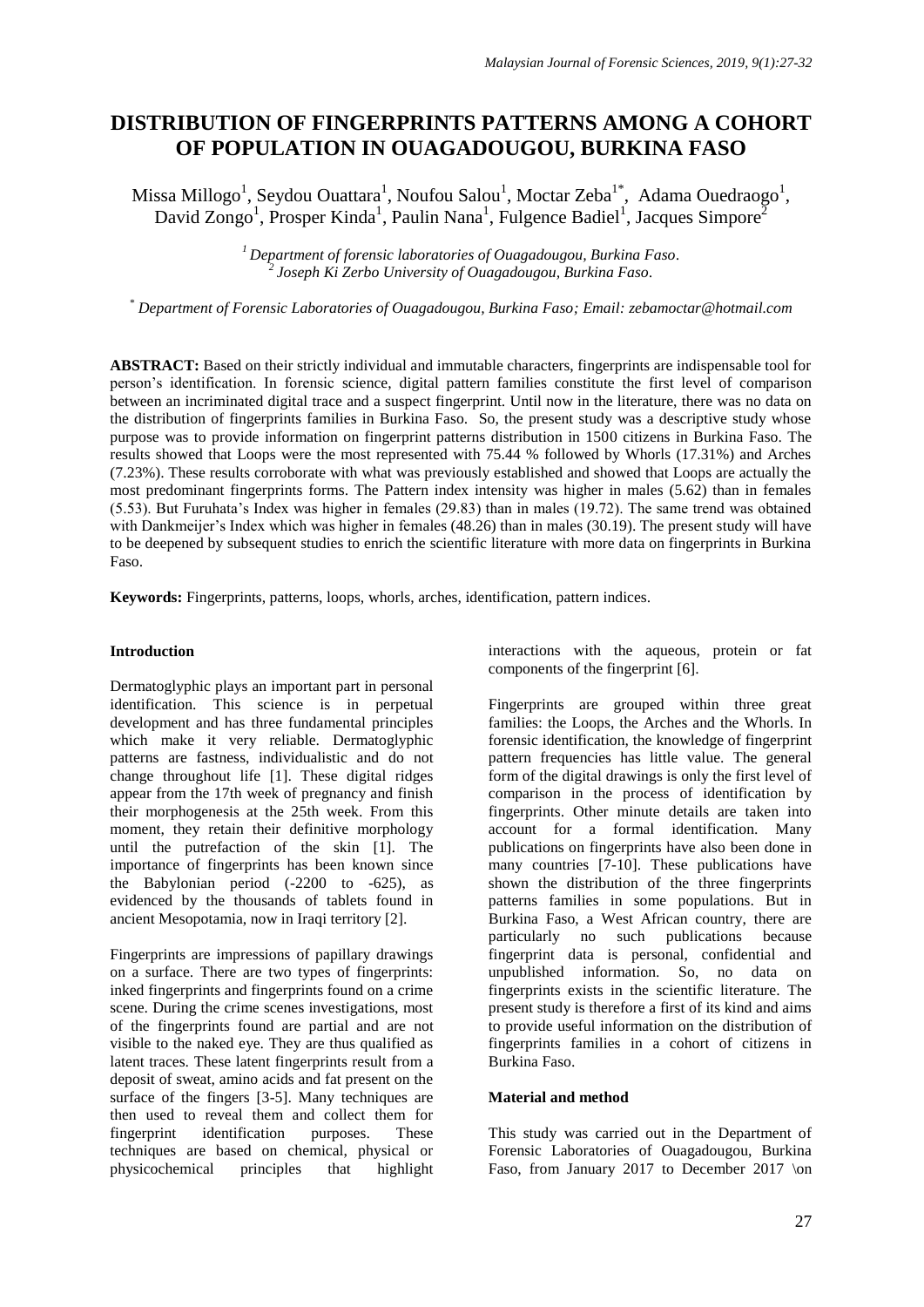1500 subjects including 750 males and 750 females. The inclusion criteria in this study were that the candidates must not have any physical deformity on the ten fingers, and gave informed consent. Only digital drawings with no deformation are kept for this study. Prior approval of Institutional Ethical Committee was obtained for this study.

For each subject, after washing and cleaning their hands to remove dirt and dust, fingerprints were taken using the inking technique. The ten fingers were alternately rolled at the level of the third phalanx in specific ink spread on a glass plate. The digital drawings of the fingers were then printed on a ten-print card. Each inked finger was affixed to the corresponding box on the card. The fingerprints thus obtained were collected and analyzed according to their general form. For the family of Arches, we have distinguished plain Arches and tent-shaped arches (Figure 1).



a. tented ard



b. plain arc

(a) Arches (b) Loops

(c) Whorls

Figure 1: The three fingerprint families.

Fingerprints patterns indices were calculated to better assess the distribution of fingerprints families among our cohort. Pattern Intensity Index (PII) was calculated by  $(2 \times %$  Whorls + % loops)  $/2$  [11,12]. Furuhata's Index (FI) was calculated as the frequency of Whorls divided by the frequency of Loops multiplied by 100. Dankmeijer's Index (DI) was determined according to the following formula: (% Arches/ % Whorls) x 100 [13].

Collected data was captured and analyzed with IBM SPSS statistic 20 software. Chi square test was performed and differences were significant if p value  $< 0.05$ .

## **Results**

The subjects were between 18 and 73 years old with a mean age of  $32.89 \pm 0.3$  years and all of them had usable fingerprints for the purposes of the present study.

All the digital patterns form was found in all digits with different frequencies. Our results (Table 1) have shown a high frequency of Loops (75.44%) followed by the Whorls (17.31%) and the Arches (6.8%). The highest percentage of Loops was found on the little fingers and in majority on the left little finger (89.47%). The frequency of tented Arches was globally extremely weak (0.43%) and no such patterns were found on the thumb, the forefinger and the major of the right hand (Table 2).

According to gender, the percentage of Loops patterns was 40.3% in males and 34.66% in females. However, more Whorls were observed in females (10.34%) than in males (7.35%). The Arches represented 2.04% in males and 4.99% in females. There was no significant difference regarding the distribution by gender of fingerprint patterns on each finger ( $p \le 0.05$ ), except on the left little finger, where there was a significant difference between males and females (Table 3). Pattern Index Intensity in our study population was globally 11. In males, the Pattern index intensity was higher (5.62) than in females (5.53). But Furuhata's Index was higher in females (29.83) than in males (19.72). The same result was obtained with Dankmeijer's Index which was higher in females (48.26) than in males (30.19).

#### **Discussion**

During an investigation on a crime scene, forensic technicians will look for traces and clues to identify the culprit. For that, it is advisable to find the fingerprints or the papillary traces left on the place of the crime and on the various objects. Dactyloscopy is therefore an indispensable tool for the identification of individuals [14,15].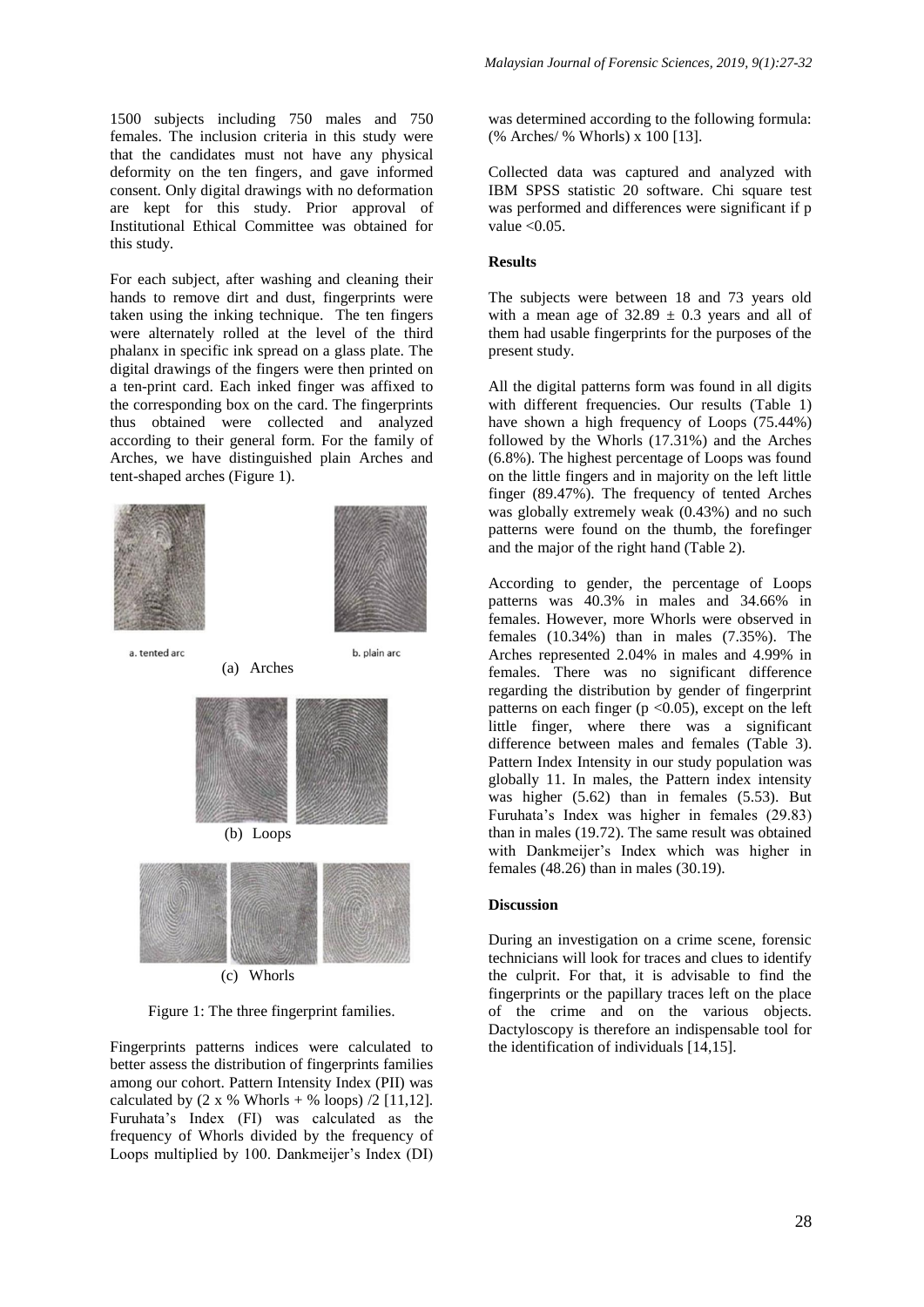| <b>Fingers</b>       |              | <b>Frequencies</b> | <b>Plain Arches</b> | $\frac{0}{0}$  | <b>Tented</b><br>arches | $\frac{0}{0}$  | <b>Arches</b> | $\frac{0}{0}$ | Loops | $\frac{0}{0}$ | Whorls | $\frac{0}{0}$ |
|----------------------|--------------|--------------------|---------------------|----------------|-------------------------|----------------|---------------|---------------|-------|---------------|--------|---------------|
| Thumb                | left         | 1500               | 157                 | 10.47          | 4                       | 0.27           | 161           | 10.73         | 1021  | 68.07         | 318    | 21.2          |
|                      | right        | 1500               | 173                 | 11.53          | $\Omega$                | $\mathbf{0}$   | 173           | 11.53         | 882   | 58.8          | 445    | 29.67         |
|                      | $left+right$ | 3000               | 330                 | 11             | 4                       | 0.13           | 334           | 11.33         | 1903  | 63.43         | 763    | 25.43         |
| Forefinger           | left         | 1500               | 147                 | 9.8            |                         | 0.47           | 154           | 10.27         | 995   | 66.33         | 351    | 23.4          |
|                      | right        | 1500               | 149                 | 9.93           | $\Omega$                | $\overline{0}$ | 149           | 9.33          | 973   | 64.87         | 375    | 25            |
|                      | $left+right$ | 3000               | 296                 | 9.87           |                         | 0.23           | 303           | 10.1          | 1968  | 65.6          | 726    | 24.2          |
| Major                | left         | 1500               | 102                 | 6.8            | 15                      |                | 117           | 7.8           | 1193  | 79.53         | 190    | 12.67         |
|                      | right        | 1500               | 137                 | 9.13           | $\Omega$                | $\Omega$       | 137           | 9.13          | 1149  | 76.6          | 214    | 14.27         |
|                      | $left+right$ | 3000               | 239                 | 7.97           | 15                      | 0.5            | 254           | 8.47          | 2342  | 78.07         | 404    | 26.93         |
| <b>Ring finger</b>   | left         | 1500               | 42                  | 2.8            | 14                      | 0.93           | 56            | 3.73          | 1267  | 84.47         | 177    | 11.8          |
|                      | right        | 1500               | 59                  | 3.93           | 8                       | 0.53           | 67            | 4.47          | 1195  | 79.67         | 238    | 15.87         |
|                      | $left+right$ | 3000               | 101                 | 3.37           | 22                      | 0.73           | 123           | 4.1           | 2462  | 82.07         | 415    | 13.83         |
| <b>Little finger</b> | left         | 1500               | 24                  | 1.6            | 4                       | 0.27           | 28            | 1.87          | 1342  | 89.47         | 130    | 8.67          |
|                      | right        | 1500               | 30                  | $\mathfrak{D}$ | 12                      | 0.8            | 42            | 2.8           | 1299  | 86.6          | 159    | 10.6          |
|                      | $left+right$ | 3000               | 54                  | 1.8            | 16                      | 0.53           | 70            | 2.33          | 2641  | 88.03         | 289    | 9.63          |
| <b>All fingers</b>   | left         | 7500               | 472                 | 6.29           | 44                      | 0.59           | 516           | 6.88          | 5818  | 77.57         | 1166   | 15.55         |
|                      | right        | 7500               | 548                 | 7.31           | 20                      | 0.27           | 568           | 37.87         | 5498  | 73.31         | 1431   | 19.8          |
|                      | $left+right$ | 15000              | 1020                | 6.8            | 64                      | 0.43           | 1084          | 7.23          | 11316 | 75.44         | 2597   | 17.31         |

Table 1: Distribution of digital drawings on each type of finger of each hand, with both hands and on all ten fingers.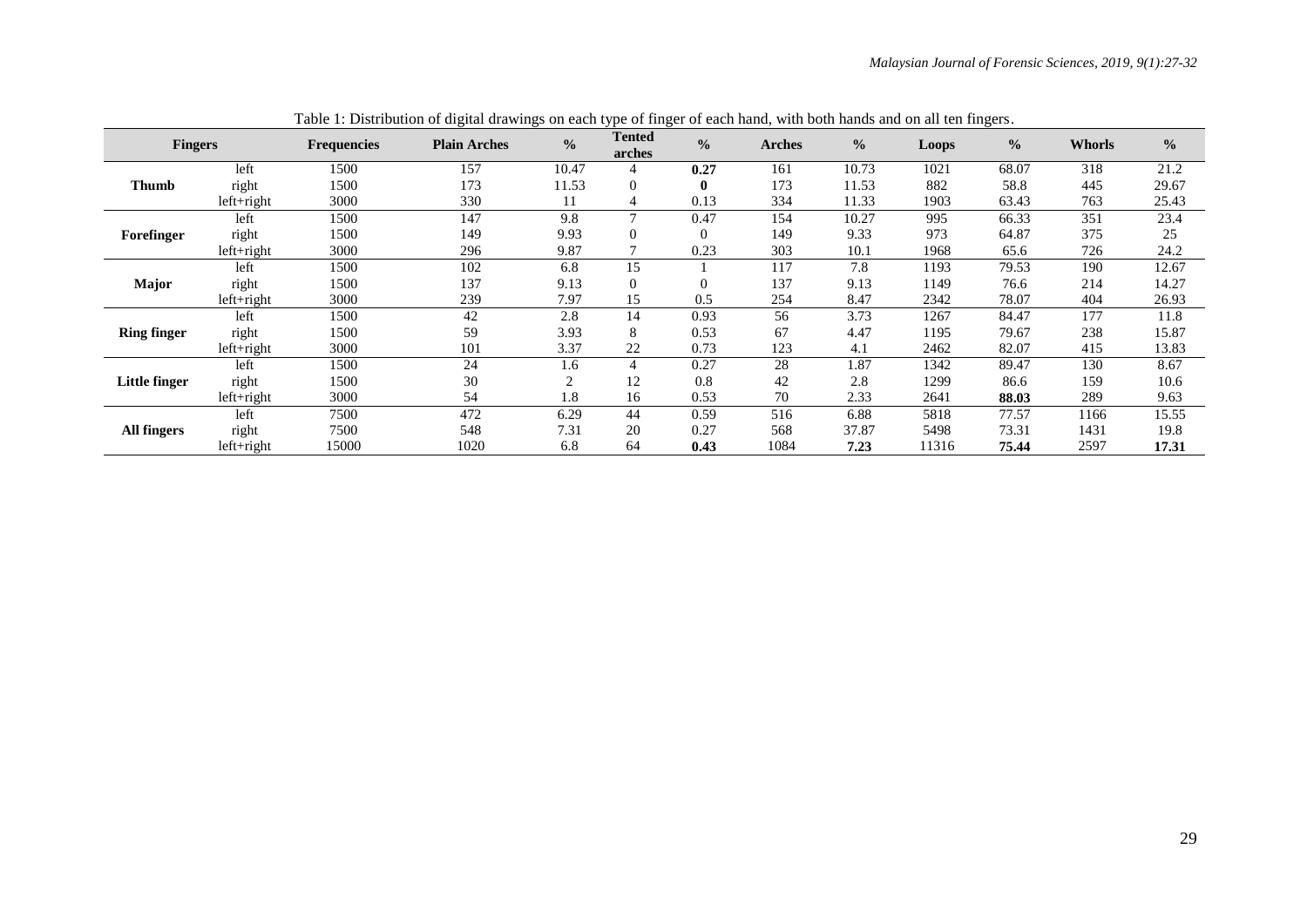|                                     | <b>Fingerprints</b> | <b>Gender and frequencies</b> |             |                      |                        |              |                              |  |
|-------------------------------------|---------------------|-------------------------------|-------------|----------------------|------------------------|--------------|------------------------------|--|
| <b>Fingers</b>                      | patterns            | <b>Male</b>                   | $\mathbf n$ | Frequencies (%)      | Female                 | $\mathbf n$  | Frequencies (%)              |  |
|                                     | Plain Arches        | 63                            | 3000        | 2.1                  | 267                    | 3000         | 8.9                          |  |
| Thumb                               | Tented arches       | $\overline{c}$                | 3000        | 0.7                  | $\overline{2}$<br>3000 |              | 0.7                          |  |
|                                     | Arches•             | 65                            | 3000        | 2.17                 | 269                    | 3000         | 8.97                         |  |
|                                     | Loops               | 1163                          | 3000        | 38.76                | 740                    | 3000         | 24.67                        |  |
|                                     | Whorls              | 272                           | 3000        | 9.06                 | 491                    | 3000         | 16.37                        |  |
|                                     | Plain Arches        | 85                            | 3000        | 2.83                 | 211                    | 3000         | 7.03                         |  |
| Forefinger                          | Tented arches       | 7                             | 3000        | 0.23                 | $\mathbf{0}$           | 3000         | $\mathbf{0}$                 |  |
|                                     | Arches•             | 92                            | 3000        | 3.07                 | 211                    | 3000         | 7.03                         |  |
|                                     | Loops               | 1066                          | 3000        | 35.53                | 905                    | 3000         | 30.17                        |  |
|                                     | Whorls              | 342                           | 3000        | 11.4                 | 384                    | 3000         | 12.8                         |  |
|                                     | Plain Arches        | 86                            | 3000        | 2.87                 | 153                    | 3000         | 5.1                          |  |
|                                     | Tented arches       | 4                             | 3000        | 0.13                 | 11                     | 3000         | 0.37                         |  |
| Major                               | Arches•             | 90                            | 3000        | 3                    | 164                    | 3000         | 5.47                         |  |
|                                     | Loops               | 1215                          | 3000        | 40.5                 | 1127                   | 3000         | 37.57                        |  |
|                                     | Whorls              | 195                           | 3000        | 6.5                  | 209                    | 3000         | 6.97                         |  |
|                                     | Plain Arches        | 53                            | 3000        | 1.77                 | 48                     | 3000         | 1.6                          |  |
| Ring finger                         | Tented arches       | 17                            | 3000        | 0.57                 | 5                      | 3000         | 0.17                         |  |
|                                     | Arches•             | 70                            | 3000        | 2.33                 | 53                     | 3000         | 1.77                         |  |
|                                     | Loops               | 1289                          | 3000        | 42.97                | 1173                   | 3000         | 39.1                         |  |
|                                     | Whorls              | 241                           | 3000        | 8.03                 | 274                    | 3000         | 9.13                         |  |
|                                     | Plain Arches        | 24                            | 3000        | 0.8                  | 48                     | 3000         | 1.6                          |  |
|                                     | Tented arches       | 21                            | 3000        | 0.7                  | 5                      | 3000         | 0.17                         |  |
| Little finger                       | Arches•             | 45                            | 3000        | 1.5                  | 53                     | 3000         | 1.77                         |  |
|                                     | Loops               | 1312                          | 3000        | 43.73                | 1254                   | 3000         | 41.8                         |  |
|                                     | Whorls              | 143                           | 3000        | 4.77                 | 193                    | 3000         | 6.43                         |  |
|                                     | Plain Arches        | 311                           | 15000       | 2.07                 | 727                    | 15000        | 4.85                         |  |
|                                     | Tented arches       | 49                            | 15000       | 0.33                 | 21                     | 15000        | 0.51                         |  |
| All digits                          | Arches•             | 360                           | 15000       | 2.4                  | 748                    | 15000        | 4.99                         |  |
|                                     | Loops               | 6045                          | 15000       | 40.3                 | 5199                   | 15000        | 34.66                        |  |
|                                     | Whorls              | 1193                          | 15000       | 7.95                 | 1551                   | 15000        | 10.34                        |  |
| Table 3: Pearson chi square values. |                     |                               |             |                      |                        |              |                              |  |
| Left                                | Left                | Left                          | Left        | Left<br><b>Right</b> | <b>Right</b>           | <b>Right</b> | <b>Right</b><br><b>Right</b> |  |

|  |  | Table 2: Distribution of fingerprints pattern according to gender. |  |
|--|--|--------------------------------------------------------------------|--|
|  |  |                                                                    |  |

**Left Thumb Left Forefinger Left Major Ring finger Little finger Right Thumb Right Forefinger Right Major Ring finger Little finger** Pearson chi square <0.001 <0.001 0.006 <0.001 **0.619•** <0.001 <0.001 0.001 <0.001 <0.001

•p>0.05: the difference was not significant

Based on the strictly individual and immutable characters of digital patterns, this science is nowadays unavoidable in crime scene investigations [16,17]. We found a high percentage of Loops followed by Whorls and Arches, respectively. Our results corroborate with the trend observed in most studies [7-10]. Indeed, in these studies, it was established a strong predominance of Loops, an intermediate prevalence of Whorls and a low frequency of Arches.

It has been shown that in the Negroid populations, the frequencies of Loops were between 50% and 60%, those of Whorls about 30% and the prevalence of Arches fluctuated between 6% and 7% [13]. But in our study, Loops frequency was 75.44% and the percentage of Whorls was 17.31%. We found that Arches represented 6.8% in our study and this value was comparable with the literature data [18]. The percentage of Loops found

in this study was highest than that was established in the literature. But our results were in accordance with the fact that Loops are the most common fingerprints forms except in the populations from China where Whorls are predominant. However, the percentages of the family of Loops vary according to the type of studied population. For example, Loops accounted for 47% of Maharati population in India, 57% in a Malaysian population and 56% in a Nigerian cohort, respectively.

According to gender, the percentage of Loops was higher among males than females (40.3% vs. 30.66%). Arches were found in 2.4% of males and 4.99% of females (Figure 2). With regard to Whorls, they are also observed mainly in females than in males. These results corroborated with that was established in Ameen's study [19].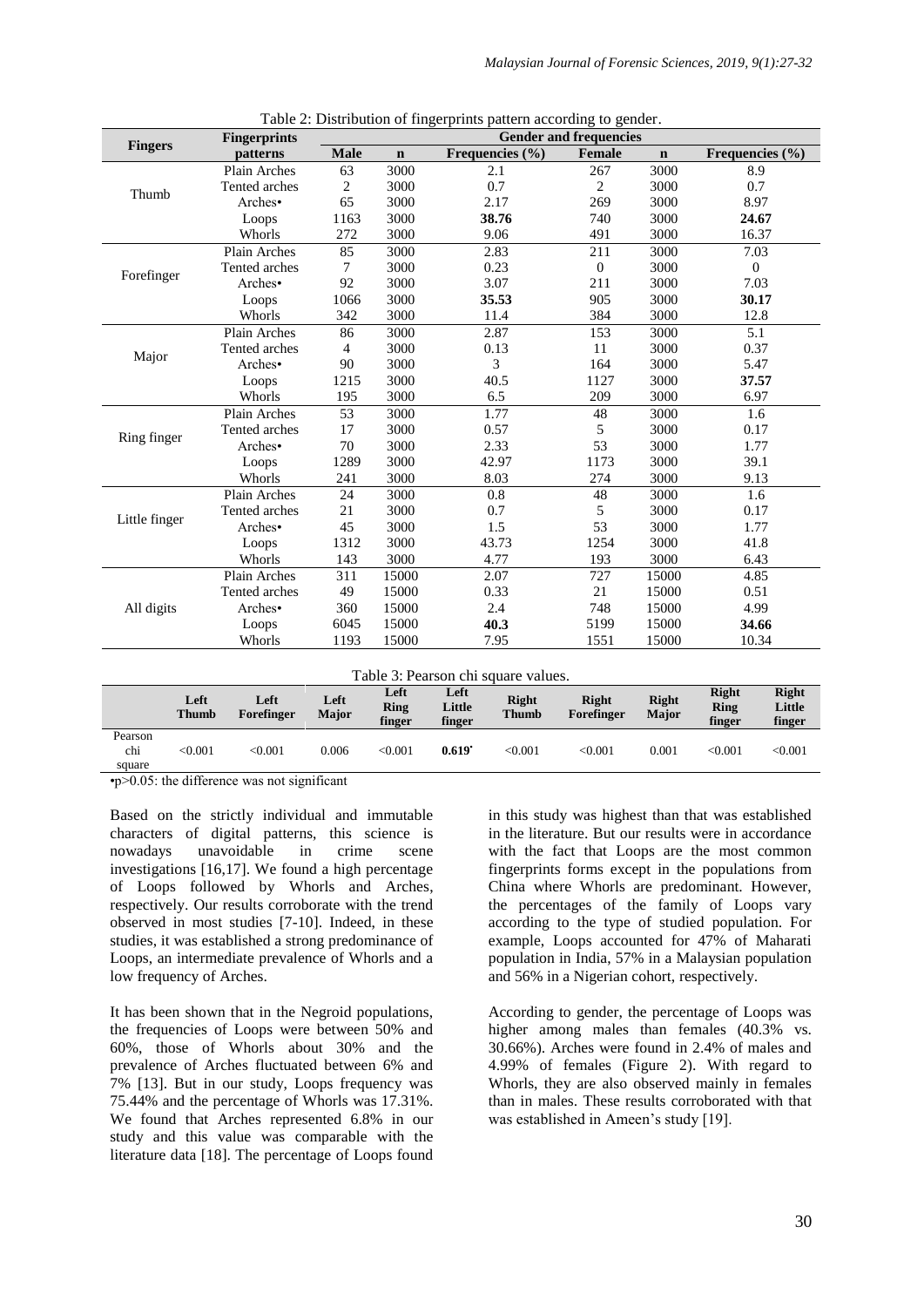

Figure 2: Distribution of fingerprints families according to gender.

As previously announced in our study, for the family of Arches, we distinguished the plain Arches and the Tented Arches forms (Figure 1). The plain Arches have the distinction to flow rather easily through the pattern with no significant changes but Tented Arches do make significant changes and do not have the same facilities like the plain Arches [20]. The percentage of plain Arches found in our study (1.8%) was highest than that found in Marathi population (1.46%) by Hansy et al.[9]. In general, previous studies have reported that the Arch pattern frequency was high in African [21] compared to Indian [22], Thai (3.2%) [23], and New Zealand (0.8%) [24] populations.

The Pattern Index Intensity (PII) found in our study population was 11. This result was comparable to that of a study made in 1963 on the geographical distribution of fingerprint Pattern Index Intensity [25]. However in our study, according to gender, PII was higher in males (5.62) than in females (5.53). This trend was found in a Sri Lankan study. But in another study in a New Zealand cohort, PII was higher in females than in males.

We found a higher Furuhata's index in female than in male. This result didn't corroborate either with that of the Sri Lankan study cited above, or with that of another study conducted in Bengal. Dankmeijer's index was also higher in females than in males in the present study. This was also observed in an Indian study. In general, the fingerprint patterns indices varied according to the studies and the types of populations studied.

#### **Conclusion**

The Loops were the predominant fingerprint patterns and represented 40.3% in males and 34.6 % in females. However in females, Whorls and Arches were the most encountered and represent respectively 10.34% and 4.99% against 7.95 % and 2.4% in males. The rate of the tented Arches was overall low. The present study will have to be deepened by subsequent studies to enrich the scientific literature with more data on fingerprints in Burkina Faso.

#### **References**

- 1. Naffah, J. (1977). Dermatoglyphic analysis: Anthropological and medical aspects. Bulletin of the New York Academy of Medicine. 53(8):681–692.
- 2. Králík, M., Novotný, V. (2005). Dermatoglyphics of Ancient Ceramics. In: J.A.Svoboda (ed.) Pavlov I Southeast. A Window into the Gravettian Lifestyles. Archeologický ústav. 449–497.
- 3. Archer, N. E., Charles, Y., Elliott, J. A., Jickells, S. (2005). Changes in the lipid composition of latent fingerprint residue with time after deposition on a surface. Forensic Science International. 154:(2-3) 224-239.
- 4. Olsen, R. D. (1972). The Chemical Composition of Palmar Sweat. Fingerprint and Identification Magazine. 53(10):3-23.
- 5. Ramotowski, R. S. (2001). Composition of Latent Print Residues, Advanced in Fingerprint Technology, Boca Raton: CRC Press.